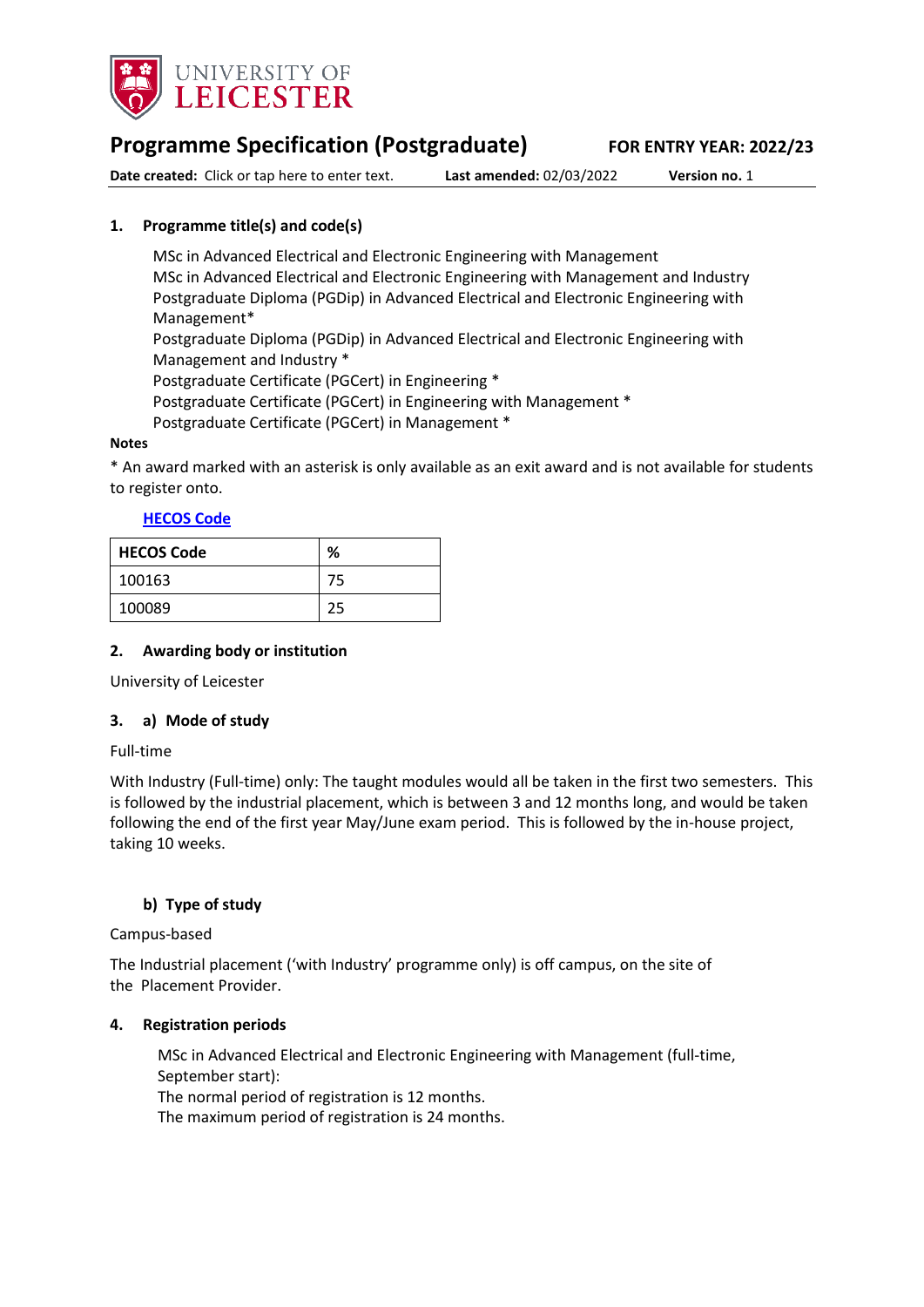MSc in Advanced Electrical and Electronic Engineering with Management and Industry (fulltime, September start):

The normal period of registration is 24 months.

The maximum period of registration is 36 months.

## **5. Typical entry requirements**

### **Academic**:

Candidates should normally have at least a good second class honours degree in a relevant subject from a British university; or a qualification recognized by the University as equivalent.

## **English language**

Candidates whose first language is not English will be required to provide evidence of appropriate language skills. A score of 6.5 in IELTS or an equivalent is required, with no less than a score of 6.0 in any element, but if candidates have been instructed in their  $u/g$  courses in English in certain countries for a period of at least two years, this may be deemed adequate. Courses at the University's English Teaching Unit are offered to candidates who fail this requirement. The course must be completed before the MSc can begin.

## **6. Accreditation of Prior Learning**

## N/A

## **7. Programme aims**

This is an advanced career entry programme focused on industrial careers in the engineering sector. The technical focus of this programme is study of a coherent selection of electrical and electronic engineering subjects to advanced level. Module combinations include communications and signal processing through control engineering to electrical machines and drives. The course is ideal for the engineer who wishes to specialise in electrical disciplines in combination with a rigorous introduction to those management theories, models, frameworks and techniques that are likely to be important to a professional Engineer. The combination of advanced technical Engineering skills and knowledge of Management theory and practice equips students with the knowledge and skills required to secure leadership roles in global engineering industries. At the end of the programme students should:

• Demonstrate specific knowledge of advanced topics in engineering, specifically electrical and electronic technologies, and to be able to apply this knowledge in the design and simulation of real-world systems;

• Demonstrate clear communication skills and be competent users of IT communication techniques (e.g. oral presentation and report writing);

- Work effectively as part of both multi- and single-disciplinary teams;
- Have knowledge of core management subjects, be able to explain them, critique
- them, select, apply them to engineering management situations;
	- Pursue research (MSc graduates only);

For the 'with industry' variant only, these additional programme aims apply:

- Prepare students for career and training opportunities which relates to their degree
- in both the private and public sectors, and voluntary organisations.
- Construct effective applications for placement opportunities
- Provide students the opportunity to recognise suitable plans for transitioning into the workplace

## **8. Reference points used to inform the programme specification**

• QAA Benchmarking Statement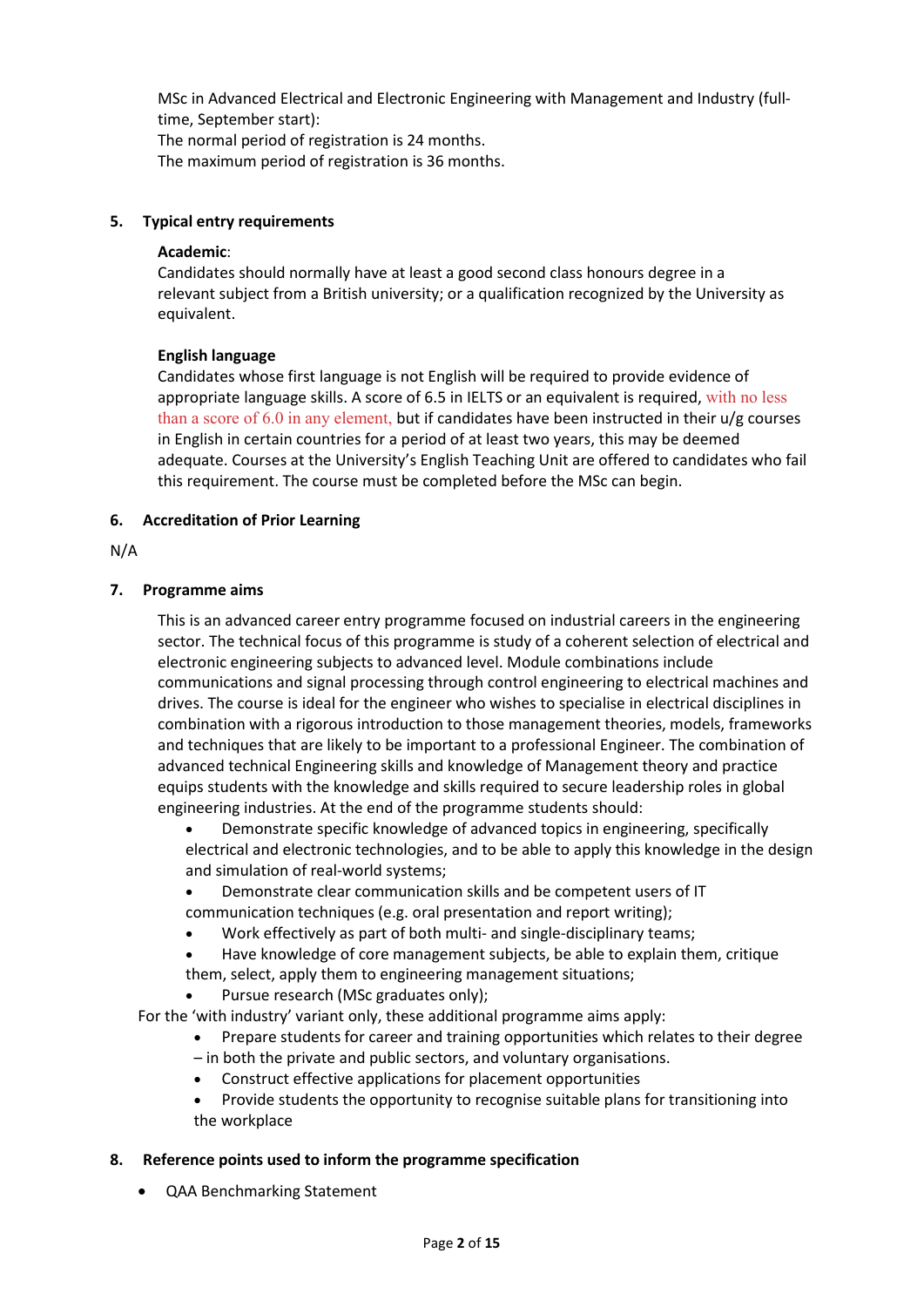- Framework for Higher Education Qualifications (FHEQ)
- UK Quality Code for Higher Education
- [University Learning](https://www2.le.ac.uk/offices/sas2/quality/learnteach) Strategy
- [University Assessment Strategy](https://www2.le.ac.uk/offices/sas2/quality/learnteach)
- University of Leicester Periodic Developmental Review Report
- External Examiners' reports (annual)
- United Nations Education for Sustainable Development Goals
- Student Destinations Data
- Engineering Accreditation Board (EAB) Masters Degree other than Integrated Masters, and EngD Learning Outcomes (AHEP 3rd Edition)
- UK-SPEC (UK Standard for Professional Engineering Competence)
- Engineering Council Compensation and Condonement requirements November 2018.

### **9. Programme Outcomes**

Unless otherwise stated, programme outcomes apply to all awards specified in [1.](#page-0-0) Programme title(s).

#### **Discipline specific knowledge and competencies**

i) Knowledge

| <b>Intended Learning</b><br><b>Outcomes</b>                                                                                                                                                                                                                                                                                                                                         | <b>Teaching and Learning Methods</b>                                                                                                                                                                           | <b>How Demonstrated?</b>                                                                                                                                                                                                                                                                             |
|-------------------------------------------------------------------------------------------------------------------------------------------------------------------------------------------------------------------------------------------------------------------------------------------------------------------------------------------------------------------------------------|----------------------------------------------------------------------------------------------------------------------------------------------------------------------------------------------------------------|------------------------------------------------------------------------------------------------------------------------------------------------------------------------------------------------------------------------------------------------------------------------------------------------------|
| Core knowledge of<br><b>Electrical and Electronic</b><br>Engineering, and closely<br>related subjects such as<br>Communications,<br>Signal Processing and<br>Control.                                                                                                                                                                                                               | Lectures, Specified reading,<br>Laboratory classes, Design<br>exercises, Tutorials, Group<br>discussion, directed reading and<br>exercises, private study,<br>assignment feedback: formative<br>and summative. | Module examinations,<br>Laboratory, design exercise and<br>literature review reports, oral<br>presentations and tutorial<br>performance. Essays<br>(individual), group discussions,<br>computer based exercises, case<br>study exercises. Research<br>proposal, ethics approval and<br>dissertation. |
| A core knowledge of<br>management subjects<br>including the business<br>environment, accountability,<br>representation and control.<br>Knowledge of the<br>quantitative and qualitative<br>methods used in<br>management research and<br>what constitutes a<br>methodology. Students<br>should be able to synthesise<br>and apply knowledge to<br>engineering management<br>issues. | Dissertation research process,<br>research methods training.                                                                                                                                                   | Module examinations,<br>Laboratory, design exercise and<br>literature review reports, oral<br>presentations and tutorial<br>performance. Essays<br>(individual), group discussions,<br>computer based exercises, case<br>study exercises. Research<br>proposal, ethics approval and<br>dissertation. |
| With Industry: apply<br>knowledge acquired to real<br>world scenarios, through the<br>industrial placement.                                                                                                                                                                                                                                                                         | With industry: Placement<br>preparation and supervision                                                                                                                                                        | With industry: Placement<br>assessment and reports                                                                                                                                                                                                                                                   |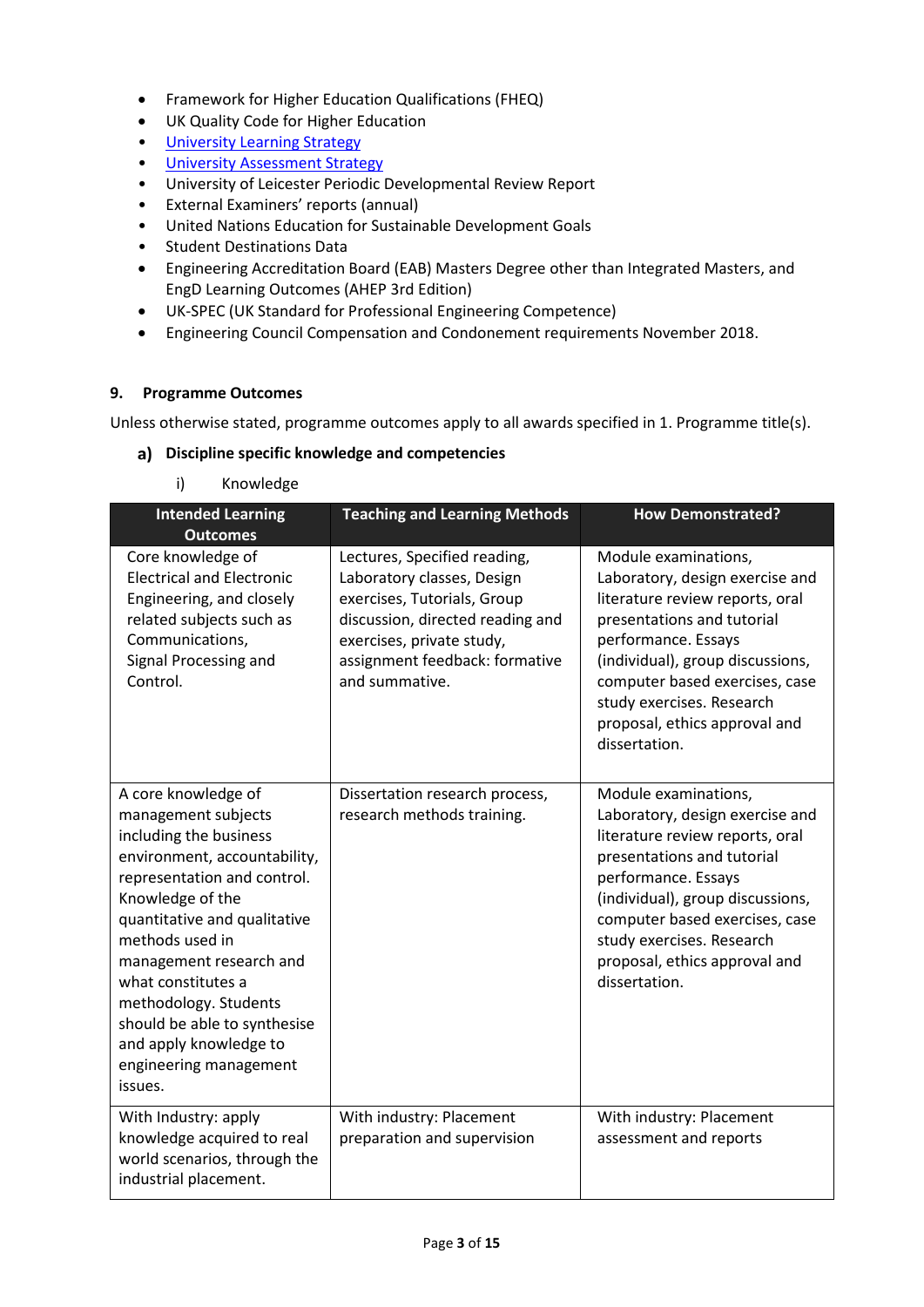ii) Concepts

| <b>Intended Learning</b><br><b>Outcomes</b>                                                                                                                                       | <b>Teaching and Learning Methods</b>                                                                                                                                                                | <b>How Demonstrated?</b>                                                                                                                                                                                                             |
|-----------------------------------------------------------------------------------------------------------------------------------------------------------------------------------|-----------------------------------------------------------------------------------------------------------------------------------------------------------------------------------------------------|--------------------------------------------------------------------------------------------------------------------------------------------------------------------------------------------------------------------------------------|
| Design of a wide-range of<br>modern Electrical and<br><b>Electronic Engineering</b><br>systems.                                                                                   | Lectures, Practical classes,<br>Tutorials, Group<br>discussion, Directed<br>reading, assignment<br>feedback, private-study.<br>Dissertation supervision<br>process, independent<br>research.        | Module examinations,<br>Laboratory, design exercise<br>and literature review reports,<br>oral presentations, tutorial.<br>Essays (individual), group<br>discussions, case study<br>exercises, research proposal<br>and dissertation. |
| Graduates should be able to<br>explain the core concepts of<br>management as they relate<br>to engineering activities.                                                            | Lectures, Practical classes,<br><b>Tutorials, Group</b><br>discussion, Directed<br>reading, assignment<br>feedback, private-study.<br>Dissertation supervision<br>process, independent<br>research. | Module examinations,<br>Laboratory, design exercise<br>and literature review reports,<br>oral presentations, tutorial.<br>Essays (individual), group<br>discussions, case study<br>exercises, research proposal<br>and dissertation. |
| With Industry: Practical<br>experience in the application<br>of engineering techniques<br>acquired in the course to real<br>world scenarios, through the<br>industrial placement. | With industry: Placement<br>preparation and supervision                                                                                                                                             | With Industry: Placement<br>assessment and reports                                                                                                                                                                                   |

## iii) Techniques

| <b>Intended Learning</b><br><b>Outcomes</b>                                                                                                                                                                                                                        | <b>Teaching and Learning Methods</b>                                                                                                                                                                                                                                                                | <b>How Demonstrated?</b>                                                                                                                                                                           |
|--------------------------------------------------------------------------------------------------------------------------------------------------------------------------------------------------------------------------------------------------------------------|-----------------------------------------------------------------------------------------------------------------------------------------------------------------------------------------------------------------------------------------------------------------------------------------------------|----------------------------------------------------------------------------------------------------------------------------------------------------------------------------------------------------|
| Practical demonstration of<br>experimental methods.<br>Competent use of a variety<br>of engineering design tools,<br>conventions of academic<br>writing and qualitative and<br>quantitative evaluation to<br>solve management problems<br>relevant to engineering. | Laboratory classes, Individual<br>independent project and<br>research, module design<br>exercise supervision, Practical<br>demonstrations, Lectures. Self-<br>directed private-study.<br>Assignment feedback, formative<br>and summative. Dissertation<br>research process and methods<br>training. | Laboratory and design exercise<br>reports, module design exercise<br>assessment, essays (individual),<br>group discussions, case study<br>exercises, and the dissertation.<br>Module examinations. |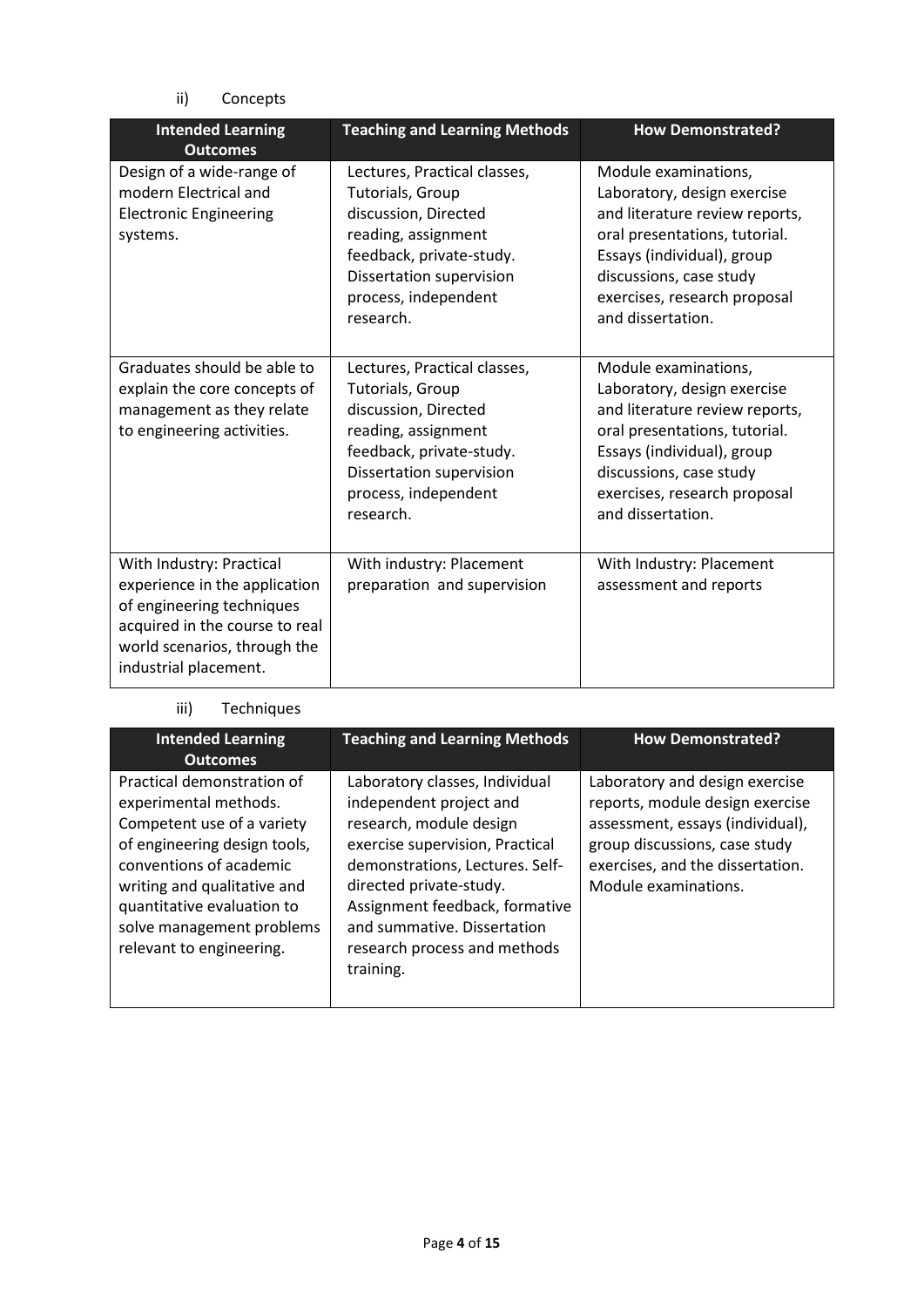iv) Critical analysis

| <b>Intended Learning</b><br><b>Outcomes</b>                                                                                                                                                                  | <b>Teaching and Learning Methods</b>                   | <b>How Demonstrated?</b>                                                                                                                                                            |
|--------------------------------------------------------------------------------------------------------------------------------------------------------------------------------------------------------------|--------------------------------------------------------|-------------------------------------------------------------------------------------------------------------------------------------------------------------------------------------|
| Critical appraisal of results<br>and literature, the discipline<br>of management and its<br>application in engineering,<br>including in different<br>cultural, environmental and<br>organisational contexts. | Laboratory, design exercise and<br>project supervision | Laboratory, module design<br>exercise and literature review<br>reports. Essays (individual),<br>group discussion, case study<br>exercises.<br>Project progress and<br>dissertation. |

# v) Presentation

| <b>Intended Learning</b><br><b>Outcomes</b>                                                                                                                                                                                                    | <b>Teaching and Learning Methods</b>                                                                                                                                                       | <b>How Demonstrated?</b>                                                                                                              |
|------------------------------------------------------------------------------------------------------------------------------------------------------------------------------------------------------------------------------------------------|--------------------------------------------------------------------------------------------------------------------------------------------------------------------------------------------|---------------------------------------------------------------------------------------------------------------------------------------|
| Presentation of scientific<br>results, management<br>analysis and conclusions in<br>an organized and<br>appropriate medium to a<br>professional standard with<br>clarity, fluency and<br>coherency. Participation in<br>scientific discussion. | Tutorials, Module seminars,<br>Laboratory classes, module<br>design exercise supervision,<br>Project<br>supervision. group discussion,<br>directed reading and exercises.<br>Dissertation. | Module presentations,<br>Laboratory, module design<br>exercise and dissertation. Essays,<br>examinations and case study<br>exercises. |
| With Industry: report key<br>responsibilities and<br>achievements from their<br>placement                                                                                                                                                      | With Industry: Placement<br>preparation and supervision.                                                                                                                                   | With Industry: Placement<br>assessment and reports.                                                                                   |

# vi) Appraisal of evidence

| <b>Intended Learning</b><br><b>Outcomes</b>                                                                                                                                                                                   | <b>Teaching and Learning Methods</b>                                                                                                | <b>How Demonstrated?</b>                                                                             |
|-------------------------------------------------------------------------------------------------------------------------------------------------------------------------------------------------------------------------------|-------------------------------------------------------------------------------------------------------------------------------------|------------------------------------------------------------------------------------------------------|
| Experimental methods,<br>Project design. Ability to<br>locate, organise and assess<br>data, analyse complex ideas<br>and understand and criticise<br>different arguments with<br>independent inquiry at an<br>advanced level. | Lectures, Laboratory classes,<br>Project supervision. Independent<br>research, group discussion,<br>directed reading and exercises. | Written examinations, laboratory<br>and design exercise reports,<br>dissertation, individual essays. |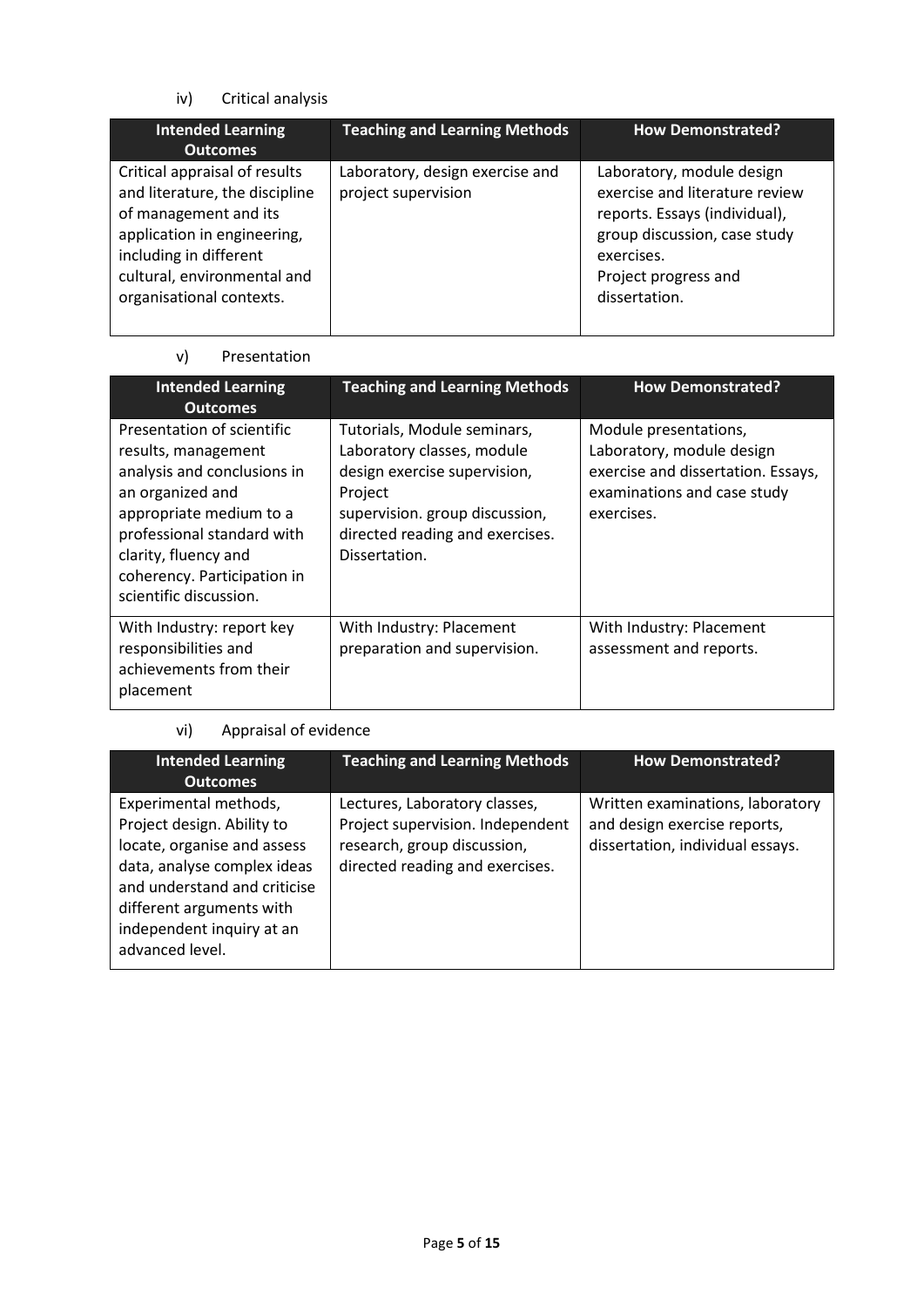| <b>Intended Learning</b><br><b>Outcomes</b>                                                                              | <b>Teaching and Learning Methods</b>                         | <b>How Demonstrated?</b>       |
|--------------------------------------------------------------------------------------------------------------------------|--------------------------------------------------------------|--------------------------------|
| With industry students<br>only:                                                                                          | Industry placement, Placement<br>preparation and supervision | Industry placement and report. |
| Practical experience of the<br>application of knowledge,<br>concepts and techniques of<br>engineering and<br>management. |                                                              |                                |
| Evaluate critically their<br>impact and results achieved<br>in the workplace<br>environment.                             |                                                              |                                |

# **Transferable skills**

i) Research skills

| <b>Intended Learning</b><br><b>Outcomes</b>                                                                                                                                                                                                       | <b>Teaching and Learning Methods</b>                                                                                                              | <b>How Demonstrated?</b>                                                                |
|---------------------------------------------------------------------------------------------------------------------------------------------------------------------------------------------------------------------------------------------------|---------------------------------------------------------------------------------------------------------------------------------------------------|-----------------------------------------------------------------------------------------|
| Literature review,<br>Experimental design,<br>Laboratory skills, Data<br>analysis. Demonstration of<br>intellectual independence<br>through identifying and<br>delivering a credible and<br>substantial research project<br>at an advanced level. | Tutorials, lectures, Laboratory<br>classes, module design exercise<br>work. Research methodology<br>module, dissertation supervision<br>meetings. | Module design exercise reports<br>and oral presentations, Course<br>work, dissertation. |

# ii) Communication skills

| <b>Intended Learning</b><br><b>Outcomes</b>                                                                     | <b>Teaching and Learning Methods</b>                                                                                               | <b>How Demonstrated?</b>                                                                 |
|-----------------------------------------------------------------------------------------------------------------|------------------------------------------------------------------------------------------------------------------------------------|------------------------------------------------------------------------------------------|
| Report writing, Scientific<br>Communication. Ability to<br>work collaboratively and<br>responsibility in teams. | Dissertation supervision<br>meetings, laboratory and design<br>exercise classes,<br>Tutorials/dissertation<br>supervision process. | Laboratory, design and group<br>exercise reports. Research<br>proposal and dissertation. |
| With Industry: Communicate<br>effectively in a modern<br>industrial environment                                 | With Industry: Placement<br>preparation and supervision                                                                            | With Industry: Placement<br>assessment and reports.                                      |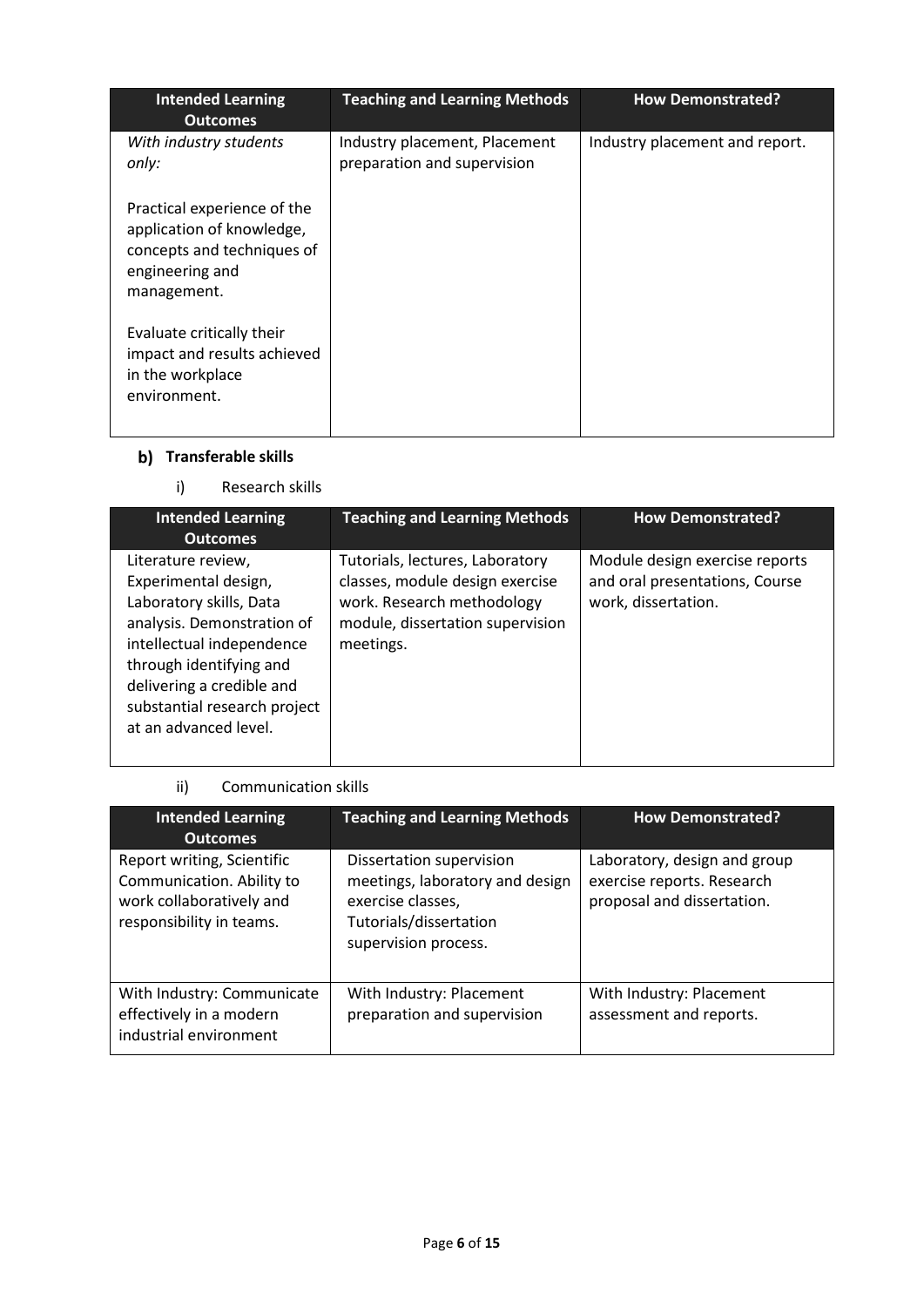iii) Data presentation

| <b>Intended Learning</b><br><b>Outcomes</b>                                                                                                                                                                         | <b>Teaching and Learning Methods</b>                                                                                                              | <b>How Demonstrated?</b>                                                                                    |
|---------------------------------------------------------------------------------------------------------------------------------------------------------------------------------------------------------------------|---------------------------------------------------------------------------------------------------------------------------------------------------|-------------------------------------------------------------------------------------------------------------|
| IT, Analytical and graphical<br>methods, CAD drawings,<br>Statistics. Ability to locate,<br>organise and marshal<br>evidence and select and<br>apply appropriate software<br>packages for quantitative<br>analysis. | Dissertation supervision<br>meetings, course work<br>(laboratories, module design<br>exercises, case studies and self-<br>directed private study) | Seminars, Course work/case-<br>study reports, Research<br>proposal and dissertation,<br>Module examinations |

iv) Working relationships

| <b>Intended Learning</b><br><b>Outcomes</b>                                                                           | <b>Teaching and Learning Methods</b>                                                                                                                                                | <b>How Demonstrated?</b>                                                                                                                                                                               |
|-----------------------------------------------------------------------------------------------------------------------|-------------------------------------------------------------------------------------------------------------------------------------------------------------------------------------|--------------------------------------------------------------------------------------------------------------------------------------------------------------------------------------------------------|
| Project management,<br>Organization skills, Time<br>management, Collaborative<br>and responsible working in<br>teams. | Dissertation supervision<br>meetings (incl. the establishment<br>of a working relationship with<br>supervisor), Group working in<br>modules (laboratories and design<br>exercises). | Formative assessment based on<br>informal qualitative feedback on<br>content and performance from<br>teacher and peers. Module<br>design exercise assessment,<br>Seminar performance.<br>Dissertation. |
| With Industry:<br>Communicate<br>professionally through<br>selection processes and<br>networking opportunities        | With Industry: Placement<br>preparation and supervision                                                                                                                             | With Industry: Placement<br>assessment and reports.                                                                                                                                                    |

# v) Managing learning

| <b>Intended Learning</b><br><b>Outcomes</b>                                                                                                                                                                                                                                                                                      | <b>Teaching and Learning Methods</b>                                                                            | <b>How Demonstrated?</b>                                                                  |
|----------------------------------------------------------------------------------------------------------------------------------------------------------------------------------------------------------------------------------------------------------------------------------------------------------------------------------|-----------------------------------------------------------------------------------------------------------------|-------------------------------------------------------------------------------------------|
| Study skills, Information<br>management, Developing<br>specialization and interests,<br>Project management. Ability<br>to reflect upon behaviour<br>and skills with a view to<br>personal and professional<br>development. Identifying<br>and delivering a credible and<br>substantial research project<br>at an advanced level. | Tutorials and seminars, Library<br>and IT skills sessions, dissertation<br>supervision meetings and<br>process. | Course work, module design<br>exercise assessment, Research<br>proposal and dissertation. |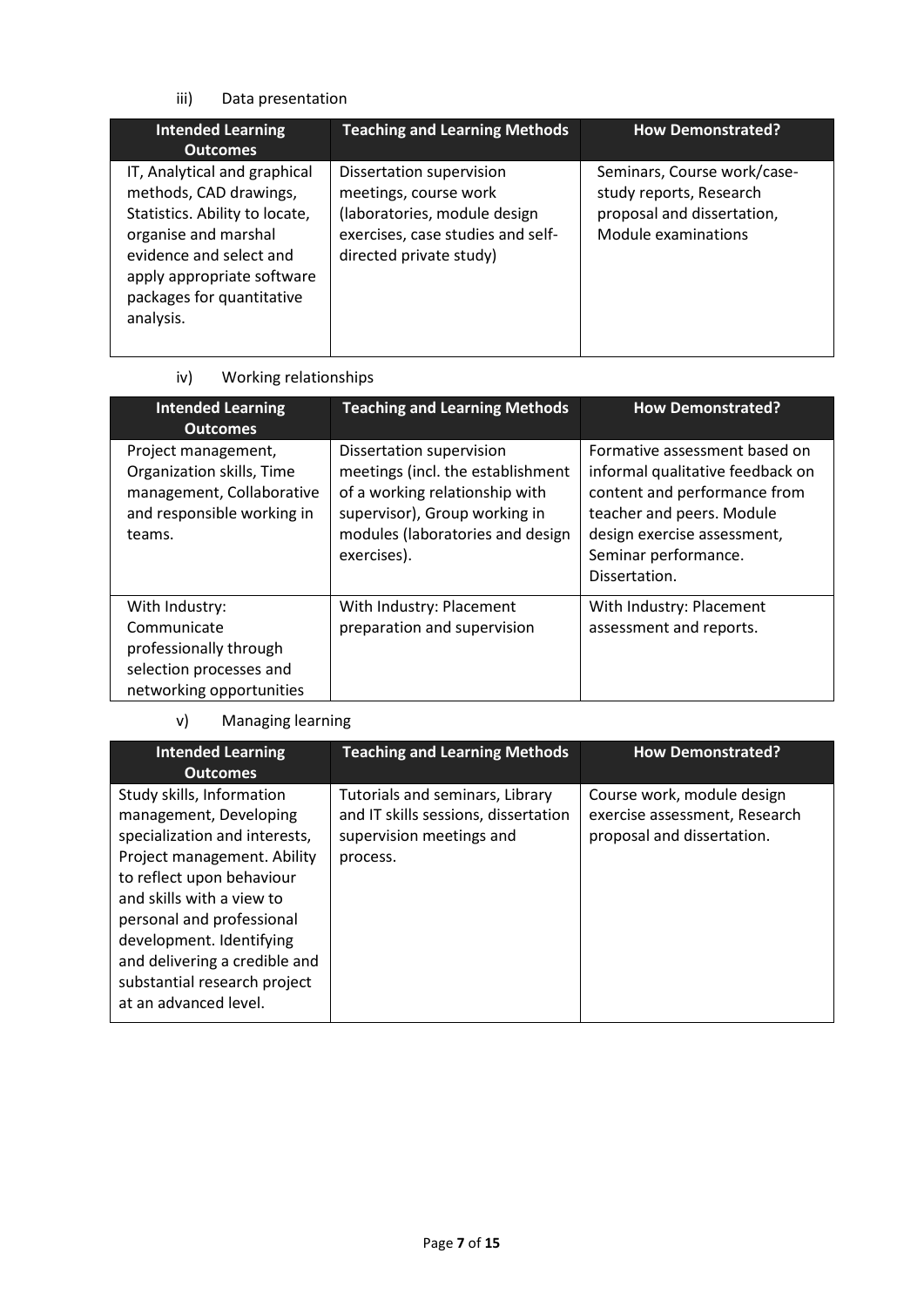# vi) Career management

| <b>Intended Learning</b><br><b>Outcomes</b>                                                                                                                                                                                                                                                                                                                                                                                                                                                                                                                                                                                                                                                                                                                                                                                                                                                                                  | <b>Teaching and Learning Methods</b>                                                                                                                                                                                                                                                                                                                                                                                       | <b>How Demonstrated?</b>                                                                                                                                                                                                                                                                                                                                                                                                                                                                                                                                                                                                                                                                                                     |
|------------------------------------------------------------------------------------------------------------------------------------------------------------------------------------------------------------------------------------------------------------------------------------------------------------------------------------------------------------------------------------------------------------------------------------------------------------------------------------------------------------------------------------------------------------------------------------------------------------------------------------------------------------------------------------------------------------------------------------------------------------------------------------------------------------------------------------------------------------------------------------------------------------------------------|----------------------------------------------------------------------------------------------------------------------------------------------------------------------------------------------------------------------------------------------------------------------------------------------------------------------------------------------------------------------------------------------------------------------------|------------------------------------------------------------------------------------------------------------------------------------------------------------------------------------------------------------------------------------------------------------------------------------------------------------------------------------------------------------------------------------------------------------------------------------------------------------------------------------------------------------------------------------------------------------------------------------------------------------------------------------------------------------------------------------------------------------------------------|
| Ability to reflect on<br>motivation, strengths,<br>interests and skills with a<br>view to personal and<br>professional development.<br>Research an area which may<br>be relevant to the student's<br>career preferences.                                                                                                                                                                                                                                                                                                                                                                                                                                                                                                                                                                                                                                                                                                     | Tutorials, independent self-<br>directed research into career<br>opportunities using CDS.<br>Dissertation research.                                                                                                                                                                                                                                                                                                        | Discussion<br>within forums/tutorials,<br>Development Plan. Dissertation.                                                                                                                                                                                                                                                                                                                                                                                                                                                                                                                                                                                                                                                    |
| With industry students<br>only:<br>Select appropriate<br>1.<br>resources for<br>researching/securing<br>placement opportunities<br>Explain the process<br>2.<br>for applying for and securing<br>a relevant placement<br>Construct effective<br>3.<br>applications for placement<br>opportunities<br>4.<br>Recognise suitable<br>plans for transitioning into a<br>placement<br>Apply the theoretical<br>5.<br>and practical aspects of the<br>material studied at the<br>University and demonstrate<br>the personal and<br>professional skills necessary<br>for your role within the<br>organisation.<br>Compose a<br>6.<br><b>Professional Development</b><br>Plan considering your<br>strengths, development<br>areas and motivations for<br>your next step<br>Modify your CV to<br>7.<br>include the skills and<br>experience you have gained<br>through your significant<br>experience gained in the<br>past 12 months. | Placement preparation 1 & 2:<br>Students are provided with<br>dedicated and timetabled<br>sessions to prepare to search<br>and secure an industrial<br>placement.<br>Problem solving classes,<br>Masterclasses, Career<br>development programmes,<br>Independent research.<br>On placement:<br>Students undertake a<br>minimum of 3 months<br>experience in the workplace.<br>Project supervision, independent<br>research | Formative module feedback<br>through session tasks and<br>exercises<br><b>Completion of Monthly Reflective</b><br>Journals to record skills<br>development, major<br>achievements, key areas of work,<br>learning points and challenges<br>overcome.<br>Assessed by a Placement<br>Portfolio, comprising of a<br>Reflective Summary, Professional<br>Development Plan, and Updated<br>CV (excluded from word count) to<br>formally assess on a pass or fail<br>basis.<br>Formative feedback during a<br>Placement Visit (in person or via<br>Skype) from Placement Provider<br>and Placement Tutor regarding<br>reflection on skills development,<br>areas of strength and weakness<br>and contribution to the<br>workplace. |
|                                                                                                                                                                                                                                                                                                                                                                                                                                                                                                                                                                                                                                                                                                                                                                                                                                                                                                                              |                                                                                                                                                                                                                                                                                                                                                                                                                            |                                                                                                                                                                                                                                                                                                                                                                                                                                                                                                                                                                                                                                                                                                                              |

## **10. Special features**

The course is accredited by IET and InstMC, subject to 5 yearly re-accreditation. With Industry: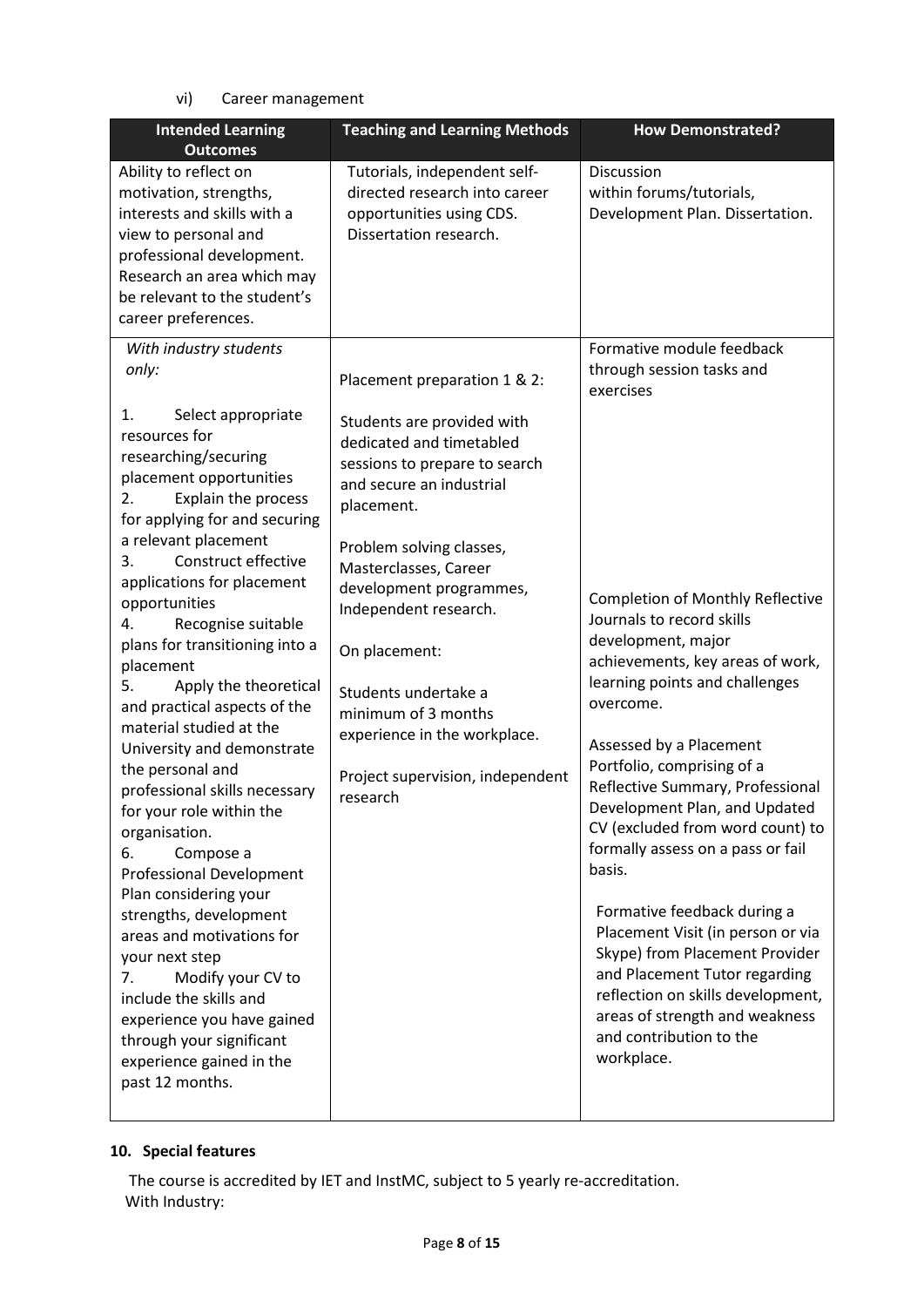i. After completing the eight taught modules and exams in the first year of the course, students will carry out between 3 and 12 months employment in an industrial placement. Students will be encouraged to undertake the maximum period of employment possible, to gain the full benefit of experience in industry.

ii. On the return from an industrial placement, the Placement Student will carry out an in-house project in the School or Department, as per the normal non-Industry MSc The project will be supervised and assessed within the Department. The project title will be decided, in conjunction with the Placement Student, while they are on placement.

iii. During the industrial placement, appropriate support will be provided by the School or Department as defined in the Code of Practice.

iv. Placement Students will be expected to complete a Monthly Reflective Journal to record their training. This will support the Placement Student to complete the Placement Portfolio which is assessed on a pass/fail basis, and will have no credit weighting in the MSc.

v. Placement Students who do not pass the assessment or meet the minimum duration of an industrial placement will receive the standard MSc degree.

## **11. Indicators of programme quality**

The programme is subject to all normal departmental, college and institutional academic quality assurance processes.

It is the student's responsibility to secure an industrial placement. Students are invited to attended Placement Preparation modules, additional support workshops and 1-2-1 appointments with the Career Development Service. Employer led activities provide a platform for students to engage with organisations who are recruiting students for year in industry roles.

The 'with Industry' MSc relies on the Placement Provider to provide work suitable for an MSc student. To ensure the role is relevant, the School or Department assesses the industrial placement through the University's Placement Approval Process. The Placement Provider will be asked to provider:

- An indication of the area of the organisation where the Placement Student will work.
- An indication of the area of expertise that the Placement Student should have or will gain.
- Whether the work is suitable only for a UK national, for and EU national or for an overseas student.
- The resources available to the Placement Student. For example, design software, textbooks, laboratory equipment, product specimens, access to facilities in the organisation.
- Identification of a suitable industrial mentor (i.e. a graduate with knowledge of the area and at least a couple of years of experience in the field).

When a Placement Student starts an industrial placement, they will be required to complete health and safety documents and confirm they have completed a formal induction process no later than the 2nd week of placement.

Placement Students will be provided with a Study Guide for their industrial placement and support them to complete the assessment. The School or Department will undertake a placement start check, regular communications, visits to the workplace (physical and/or virtual) and evaluation. Communication and contact between the Placement Student, Placement Provider and University provides support should issues arise.

## **12. Criteria for award and classification**

This programme follows the standard scheme of taught postgraduate award and classification set out i[n Senate Regulations](http://www.le.ac.uk/senate-regulations) – see the version of *Senate Regulation 6 governing taught postgraduate programmes of study* relevant to year of entry.

The following additional award requirements for this programme have been approved: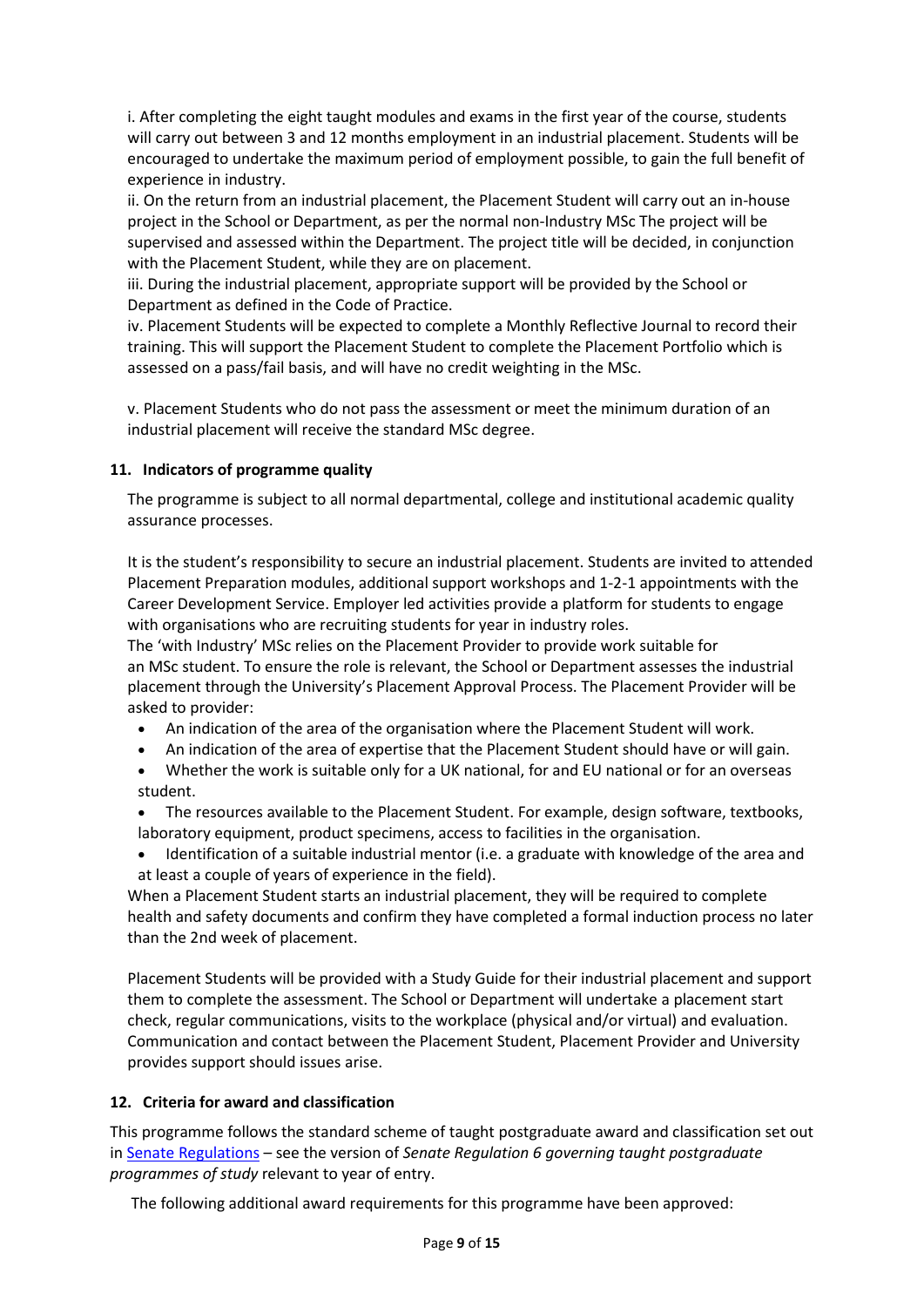• This programme follows the Scheme of Assessment for Master degree programmes with a structure of 120 credits of taught modules and a project of 60 credits, with the variation (required by the Engineering Council for accreditation purposes) that a maximum of 15 credits may be failed at grade D (40-49%) and no credits failed at grade F (0-39%). Students who fail to meet this criterion will be considered for an interim award based on the taught component of the programme.

• A student who successfully completes an industry placement but does not meet the award requirements for an MSc may be considered for the exit award of PGDip with management and industry.

• Special conditions apply for the PGCert exit route to ensure engineering / management learning outcomes achieved are appropriate to the title of the award. The title of award offered, a function of the number of modules passed in each discipline and therefore the balance of ILOs achieved, is detailed in the Table below:

| <b>AWARD MATRIX</b><br><b>FOR TAUGHT</b><br><b>MODULES</b><br>(NUMBER IN<br><b>BRACKETS IS</b><br><b>CREDITS</b><br>PASSED) |                | NUMBER OF 15-CREDIT MN7xxx MODULES PASSED |                                                                      |                                                                                                                                |                                                                                         |  |
|-----------------------------------------------------------------------------------------------------------------------------|----------------|-------------------------------------------|----------------------------------------------------------------------|--------------------------------------------------------------------------------------------------------------------------------|-----------------------------------------------------------------------------------------|--|
|                                                                                                                             |                | $\mathbf 0$                               | 1                                                                    | $\overline{2}$                                                                                                                 | 3                                                                                       |  |
|                                                                                                                             | $\mathbf 0$    | <b>FAIL (0)</b>                           | <b>FAIL (15)</b>                                                     | FAIL (30)                                                                                                                      | <b>PGCert IN</b><br>MANAGEMENT<br>(45)                                                  |  |
|                                                                                                                             | $\mathbf{1}$   | <b>FAIL (15)</b>                          | <b>FAIL (30)</b>                                                     | <b>PGCert IN</b><br><b>ENGINEERING</b><br><b>WITH</b><br>MANAGEMENT<br>(45)                                                    | <b>PGCert IN</b><br><b>ENGINEERING</b><br><b>WITH</b><br>MANAGEMENT<br>(60)             |  |
| <b>NUMBER</b><br>OF 15- CREDIT<br>EG7xxx<br><b>MODULES</b><br><b>PASSED</b>                                                 | $\overline{2}$ | FAIL (30)                                 | PGCert in<br><b>ENGINEERING</b><br><b>WITH</b><br>MANAGEMENT<br>(45) | <b>PGCert IN</b><br><b>ENGINEERING</b><br><b>WITH</b><br>MANAGEMENT<br>(60)                                                    | <b>PGCert IN</b><br><b>ENGINEERING</b><br><b>WITH</b><br>MANAGEMENT<br>(75)             |  |
|                                                                                                                             | $\overline{3}$ | PGCert in<br><b>ENGINEERING</b><br>(45)   | PGCert in<br><b>ENGINEERING WITH</b><br>MANAGEMENT<br>(60)           | <b>PGCert IN</b><br><b>ENGINEERING WITH</b><br>MANAGEMENT<br>(75)                                                              | PGDip IN<br>(respective<br>discipline)<br><b>ENGINEERING WITH</b><br>MANAGEMENT<br>(90) |  |
|                                                                                                                             | 4              | PGCert in<br><b>ENGINEERING</b><br>(60)   | PGCert in<br><b>ENGINEERING WITH</b><br>MANAGEMENT<br>(75)           | PGDip IN<br>(respective<br>discipline)<br><b>ENGINEERING WITH ENGINEERING WITH</b><br>MANAGEMENT<br>(90)                       | MSc/PGDip IN<br>(respective<br>discipline)<br>MANAGEMENT<br>(105)                       |  |
|                                                                                                                             | 5              | PGCert in<br><b>ENGINEERING</b><br>(75)   | PGDip IN<br>(respective<br>discipline)<br>MANAGEMENT<br>(90)         | MSc/PGDip IN<br>(respective<br>discipline)<br><b>ENGINEERING WITH ENGINEERING WITH ENGINEERING WITH</b><br>MANAGEMENT<br>(105) | MSc/PGDip IN<br>(respective<br>discipline)<br>MANAGEMENT<br>(120)                       |  |

### **13. Progression points**

As defined i[n Senate Regulations](http://www.le.ac.uk/senate-regulation6) - refer to the version of *Senate Regulation 6 governing taught postgraduate programmes of study* relevant to year of entry.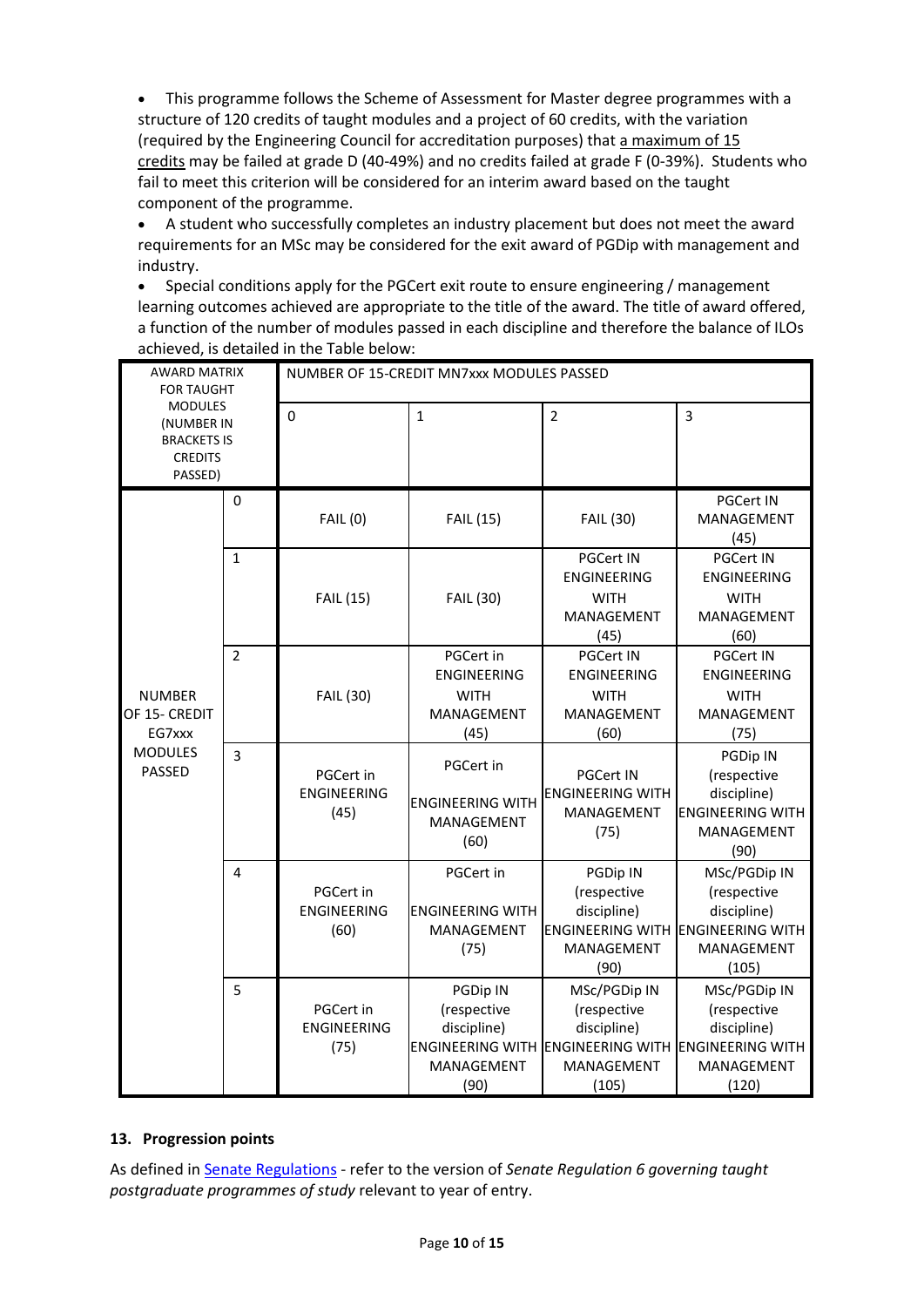The following additional award requirements for this programme have been approved:

A Placement Student will revert back to the degree without Year in Industry if:

1. At the semester 1 exam board, they have less than one module at merit level and any failed modules at <50%. No progression rule is applied at the semester 2 exam board. In the case of failed modules with mitigating circumstances, the semester 1 board will use its discretion.

- 2. They fail to secure an industrial placement role.
- 3. They fail to pass the assessment related to the industrial placement.

4. The industrial placement ends early due to the behaviour of the Placement Student not being in accordance with the University's Regulations for Students, Student Responsibilities. The Placement Student will need to return to the University and carry out an in-house project in the School or Department, as per the normal non-Industry MSc. To prevent such an incident from happening, processes are in place to identify any possible issues or concerns early in the industrial placement role. This includes a start check, regular communications, visits to the workplace (physical and/or virtual) and evaluation. Communication and contact between the Placement Student, Placement Provider and University provides support should issues arise.

5. They discontinue their industrial placement and carry out an in-house project in the School or Department, as per the normal non-Industry MSc.

In the event that a Placement Student is moved to the standard campus-based MSc, the Placement Provider will be notified immediately. For overseas students, the UKBA will also be informed immediately. Placement Provider's will be made that any contract of employment shall be made subject to satisfactory completion of the taught part of the MSc.

Three months is the minimum time required for an industrial placement to be formally recognised. If the industrial placement is terminated earlier than 3 months as a result of event outside of the Placement Students control (for example redundancy, or company liquidation), the following process will be adopted:

1. If the Placement Student has completed less than 2 months, they will be supported to search for another placement to take them up to the required minimum of 3 months for the industrial placement to be formally recognised. If the Placement Student does not find a placement to meet this criteria they will be required to suspend and transferred onto the degree without industry.

2. If the Placement Student has completed 2 months, they will be supported to search for another placement to take them up to the 3 months required for the industrial placement to be formally recognised. If the Placement Student cannot source an additional placement to take them to 3 months, assessments related to the industrial placement will be set for the student to make it possible for the individual learning objectives for the industrial placement to be met. This will allow with industry to be recognised in the degree certificate.

3. The duration of time between the two Placement Providers to meet the minimum 3 months of an industrial placement must not exceed the period of time required to comply with visa requirements.

4. A Placement Student is permitted to undertake an industrial placement which runs across two academic years.

In cases where a student has failed to meet a requirement to progress he or she will be required to withdraw from the course and a recommendation will be made to the Board of Examiners for an intermediate/exit award where appropriate.

### **14. Rules relating to re-sits or re-submissions**

As defined i[n Senate Regulations](http://www.le.ac.uk/senate-regulation6) - refer to the version of *Senate Regulation 6 governing taught postgraduate programmes of study* relevant to year of entry.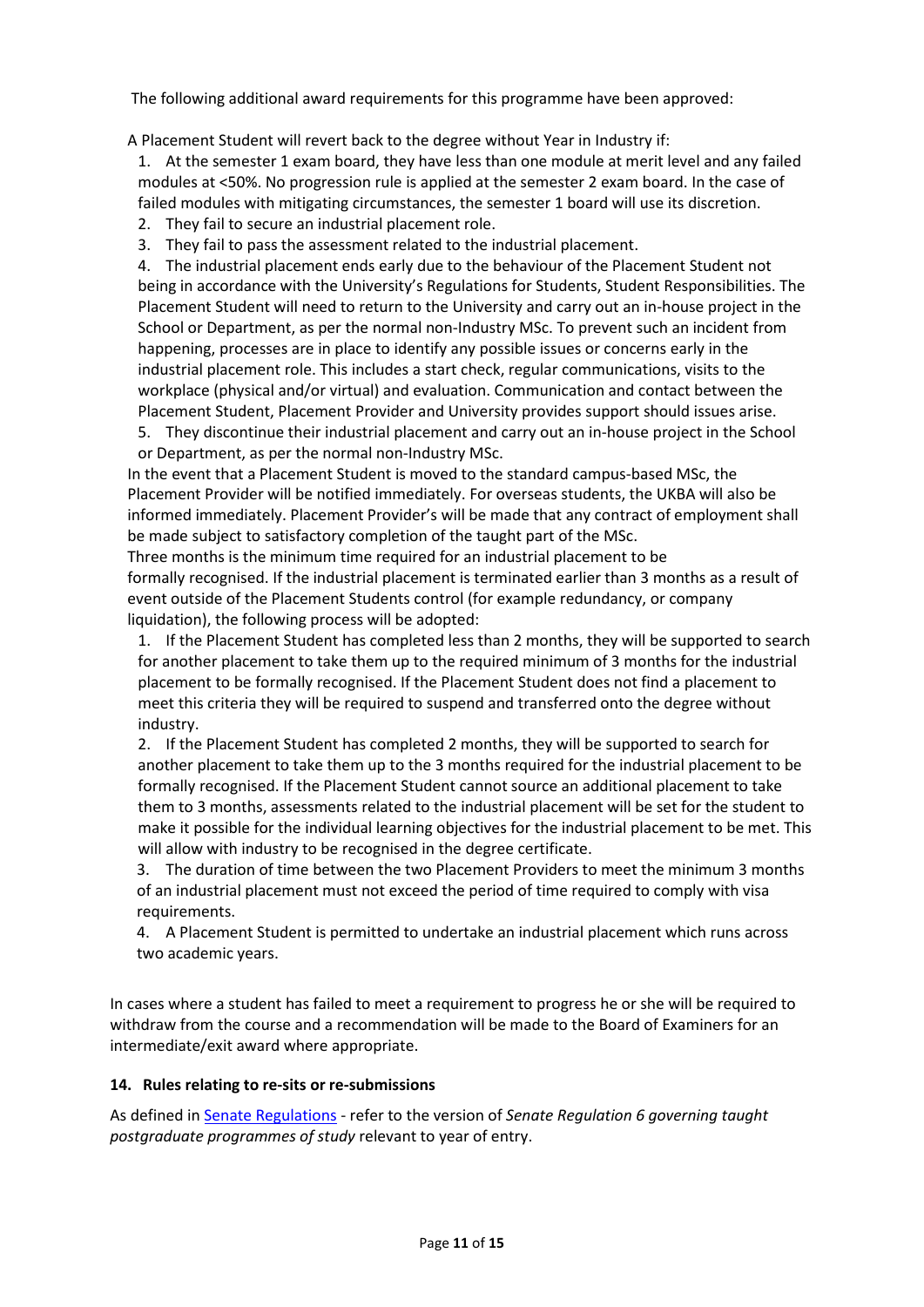## **15. External Examiners reports**

The details of the External Examiner(s) for this programme and the most recent External Examiners' reports for this programme can be found at **exampapers@Leicester** [log-in required]

## **16. Additional features** (e.g. timetable for admissions)

Admissions will only take place in October each year.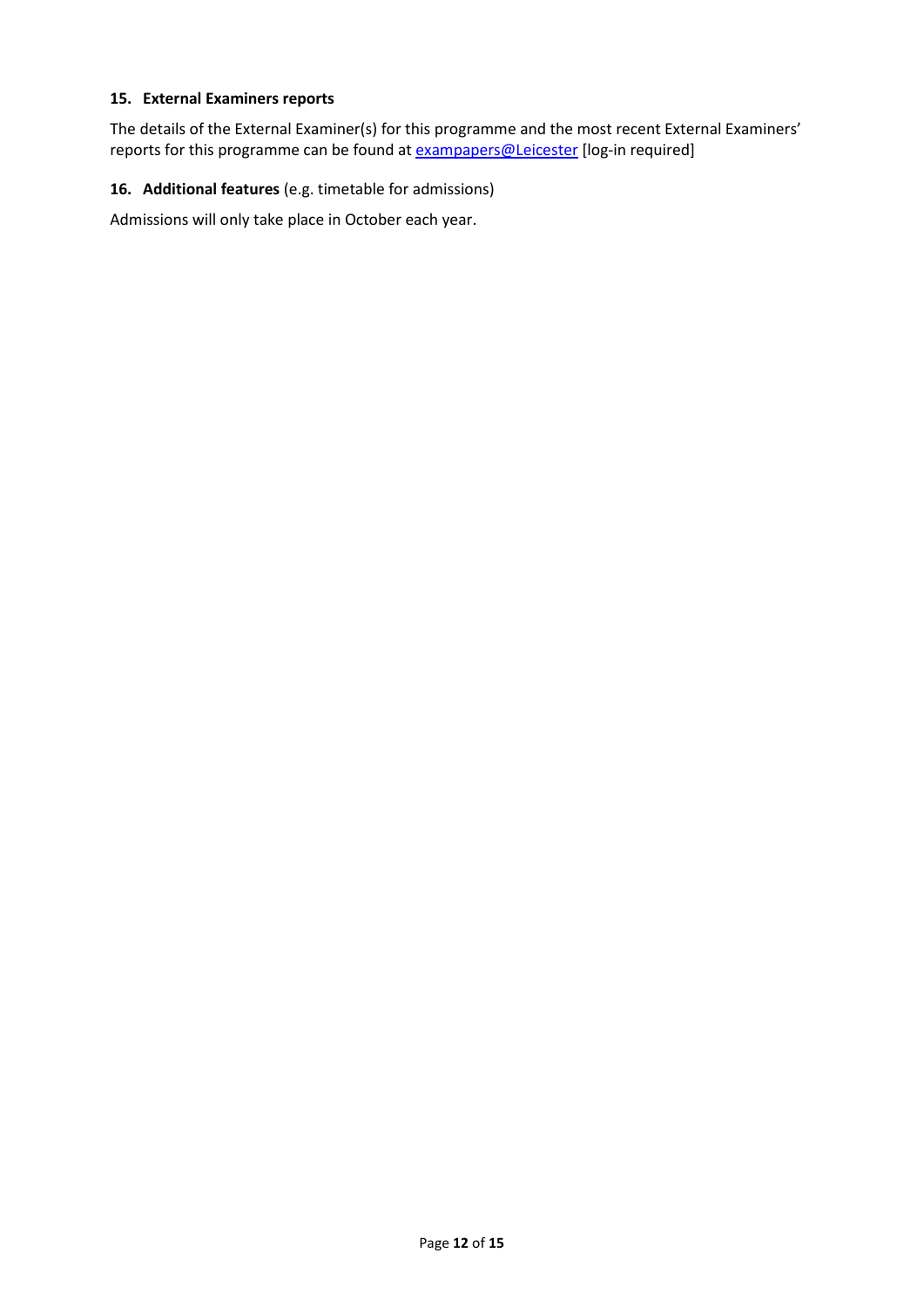

# **Programme Specification (Postgraduate) FOR ENTRY YEAR:** Choose an item.

**Date created:** Click or tap here to enter text. **Last amended:** Click or tap to enter a date. **Version no.** Choose an item.

# **Appendix 1: Programme structure (programme regulations)**

The University regularly reviews its programmes and modules to ensure that they reflect the current status of the discipline and offer the best learning experience to students. On occasion, it may be necessary to alter particular aspects of a course or module.

### **Updates to the programme**

| <b>Academic year affected</b> | <b>Module Code(s)</b> | Update              |
|-------------------------------|-----------------------|---------------------|
| 2022/23                       | MN7401                | New optional module |
| 2022/23                       | MN7434                | New optional module |
| 2022/23                       | MN7403                | New optional module |
| 2022/23                       | MN7402                | New optional module |

**MSc in Advanced Electrical and Electronic Engineering with Management (and Industry)**

## **Credit breakdown**

| <b>Status</b>        | <b>Year long</b> | Semester 1 | Semester 2 | Other delivery<br>period |
|----------------------|------------------|------------|------------|--------------------------|
| Core taught          | n/a              | 45 credits | 30 credits | n/a                      |
| Optional             | n/a              | 30 credits | 15 credits | n/a                      |
| Dissertation/project | n/a              | n/a        | n/a        | 60 credits               |

180 credits in total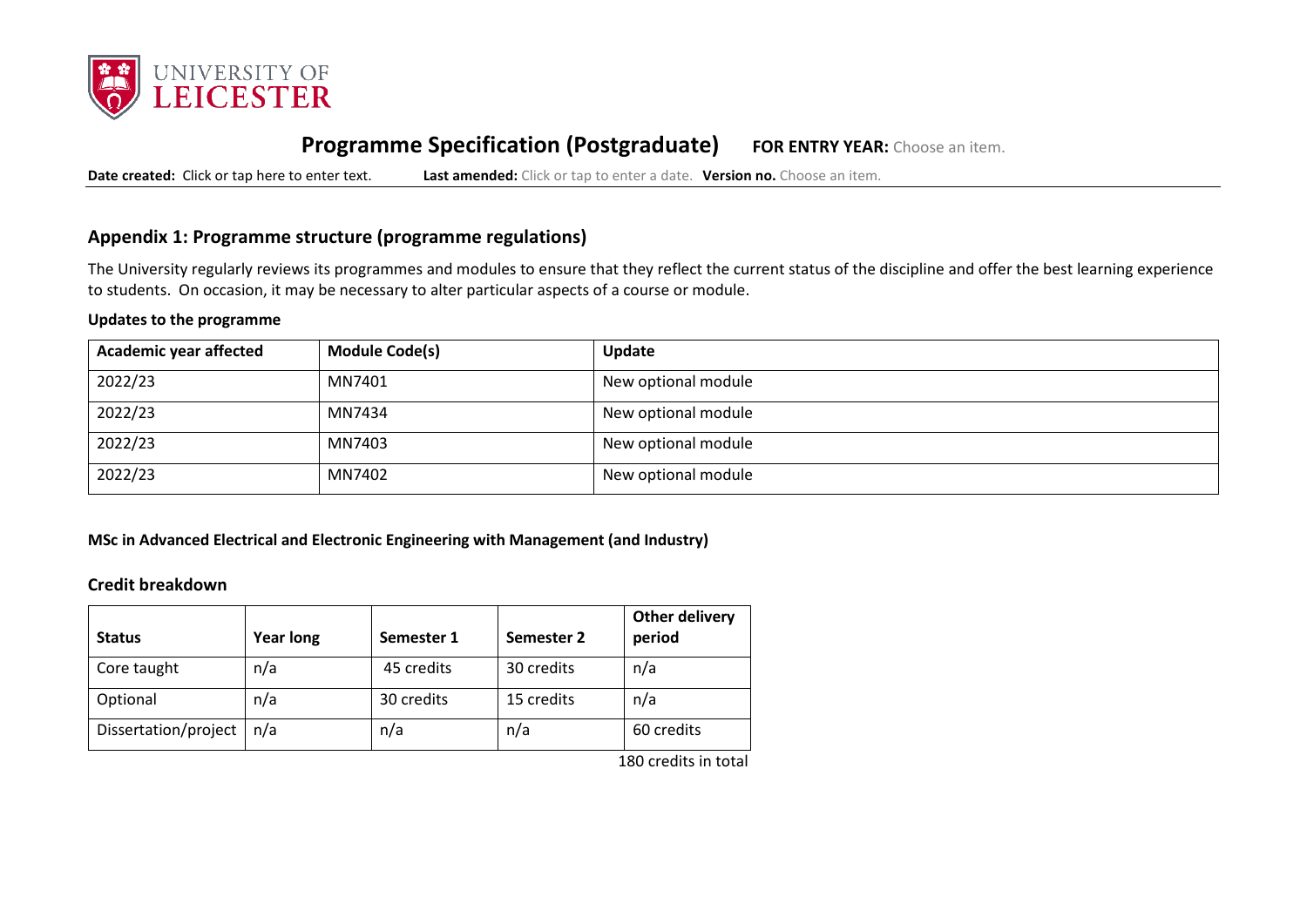# **Level 7/Year 12022/23 2021/22**

# Core modules

| Delivery period | Code     | <b>Title</b>                              | <b>Credits</b> |
|-----------------|----------|-------------------------------------------|----------------|
| Semester 1      | EG7010   | <b>Engineering Design Case Study</b>      | 15 credits     |
| Semester 1      | ADEG7221 | Placement Preparation 1*                  | n/a            |
| Semester 1      | EG7034   | <b>Advanced Electrical Machines</b>       | 15             |
| Semester 1      | EG7217   | <b>Advanced Communications</b>            | 15             |
| Semester 2      | EG7035   | Advanced Electronically Controlled Drives | 15             |
| Semester 2      | EG7227   | Artificial Intelligence Architectures     | 15             |
| Semester 2      | ADEG7222 | Placement Preparation 2*                  | n/a            |

# Optional modules

| Delivery period | Code   | <b>Title</b>                               | <b>Credits</b> |
|-----------------|--------|--------------------------------------------|----------------|
| Semester 1      | MN7403 | <b>Accounting and Finance for Managers</b> | 15 credits     |
| Semester 1      | MN7402 | <b>Business Economics</b>                  | 15 credits     |
| Semester 1      | MN7401 | <b>Organisational Behaviour</b>            | 15 credits     |
| Semester 2      | MN7406 | <b>International Business</b>              | 15 credits     |
| Semester 2      | MN7374 | International Human Resources Management   | 15 credits     |